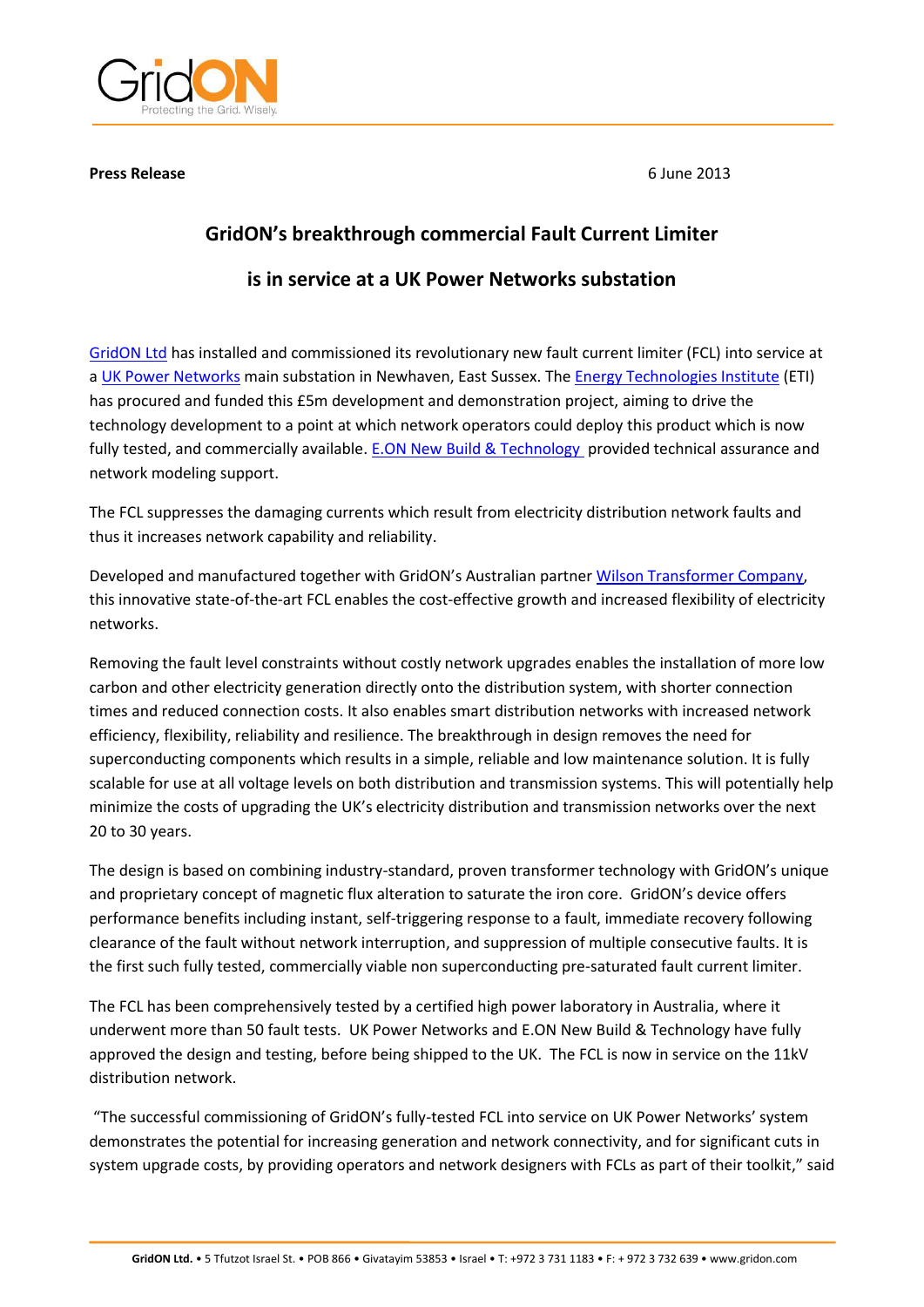Yoram Valent, Co-founder and Chief Executive of GridON. "The ever-increasing network complexity, competitive power markets, rapidly growing intermittent renewable supply and aging infrastructure conspire to challenge system operators daily. Our use of well-established manufacturing technology and our product's inherent simplicity and minimal maintenance requirements, combined with its superior fitto-purpose performance, will significantly cut capital expenditures and operating costs and extend the useful life of existing network assets."

Nick Eraut, ETI Project Manager - Energy Storage & Distribution, said: "Upgrading the UK electricity distribution network to meet radically changing requirements will potentially cost tens of billions of pounds over the next 20 to 30 years. This investment is critical to ensuring that we have a system that is able to support a range of energy technologies now in development. This is the first of two FCL developments commissioned and funded by the ETI. We believe that GridON's new FCL will offer major advantages to distribution network operators and suppliers of distributed generation equipment."

Martin Wilcox, Head of Future Networks, UK Power Networks commented: "High fault levels impact both how we operate and the connection offers we are able to provide to generation customers. GridON's fault current limiter looks to be a good solution to avoid having to replace switchgear prematurely or unnecessary interruptions to customers supplies. The similarity in design to our existing transformer fleet minimises additional impact on our operation and maintenance teams. It should also enable us to better work with generation customers to provide the best value solution on fault level constrained parts of our network."

Andrew Ellis, Head of Electrical Power Engineering at E.ON New Build & Technology, said: "High fault levels in distribution networks are increasingly becoming a constraint for the connection of environmentally friendly distributed generation. Active fault current management through fault current limiters is an ideal way forward in mitigating this risk, both technically and commercially. We expect that the FCL device that has been developed under this project will take us much closer to the realisation of a viable solution for our distribution networks and distributed generation projects."

#### **Notes to Editors**

## **GridON Ltd**

GridON is offering commercially available and fully tested saturated-core based FCLs. GridON's FCLs enable grid inter-connectivity and capacity increase, and facilitate connection of additional power generation and renewable energy sources. They are an essential element in improving grid resilience and reliability, can significantly lower capital expenditures and operating costs, and extend the useful life of substations and grid infrastructure.

GridON has recently won the 2013 UK Energy Innovation Award for the Best Energy Network Improvement. Topping thousands of other innovative technologies, GridON was also the proud recipient of the 2011 GE ecomagination "Powering the Grid" award and the 2012 European ACES Smart Grid award.

For further information, please visit www.GridON.com or email pr@GridON.com or call +972.3.711.1183